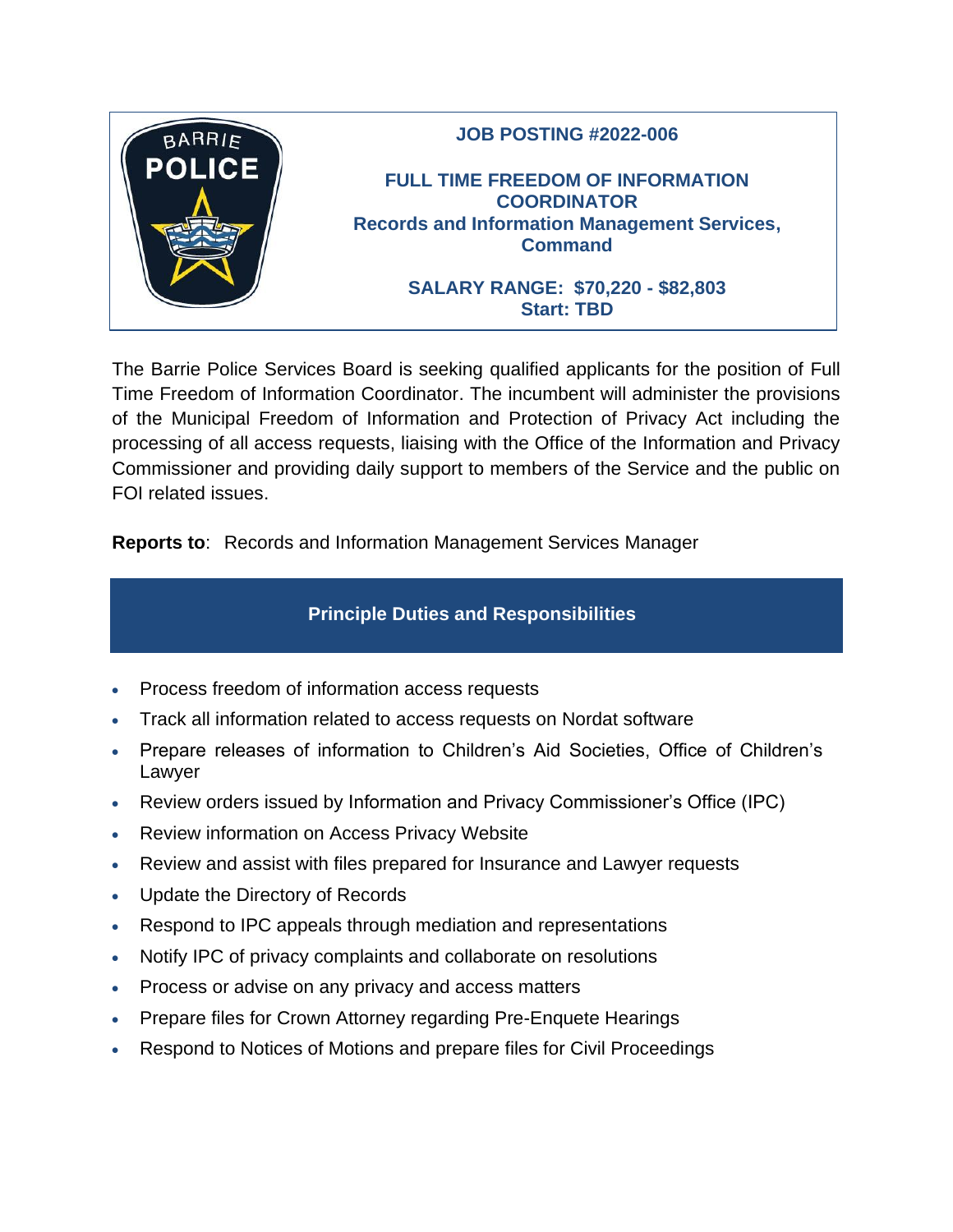- Prepare releases of information for Ministry of Attorney General Crown Law Civil, Canada Border Services, and National Parole Board
- Liaise with sworn, civilian staff exchange information and provide advice
- Speak with members of the public seeking advice about accessing information
- Attend training sessions offered by the Freedom of Information Police Network
- Train new Barrie Police Service sworn and civilian staff
- Report to Senior Management on contentious privacy matters
- Prepare annual report to the Information and Privacy Commissioner's office
- Prepare Privacy Impact Assessment
- Attend court to provide documents and/or testify about Barrie Police Service records
- Perform other duties as assigned

\*Note: All activities are expected to be performed in a safe manner, in accordance with the *Occupational Health and Safety Act* and its Regulations, along with Corporate Safety policies, procedures and programs. In addition, all necessary personal protective equipment must be used and maintained in good condition.

**The Barrie Police Service offers a competitive salary and excellent benefits. As a member of a growing and dynamic organization committed to the public safety of the community, the ideal candidate must possess:**

### **Essential Qualifications**

#### **Minimum Requirements**

- Be at least 18 years of age
- Be a Canadian Citizen or hold Permanent Resident Status
- Ontario Secondary School Diploma (OSSD); or equivalent
- Possess a valid "G" Drivers Licence
- Be physically and mentally able to perform the duties of the position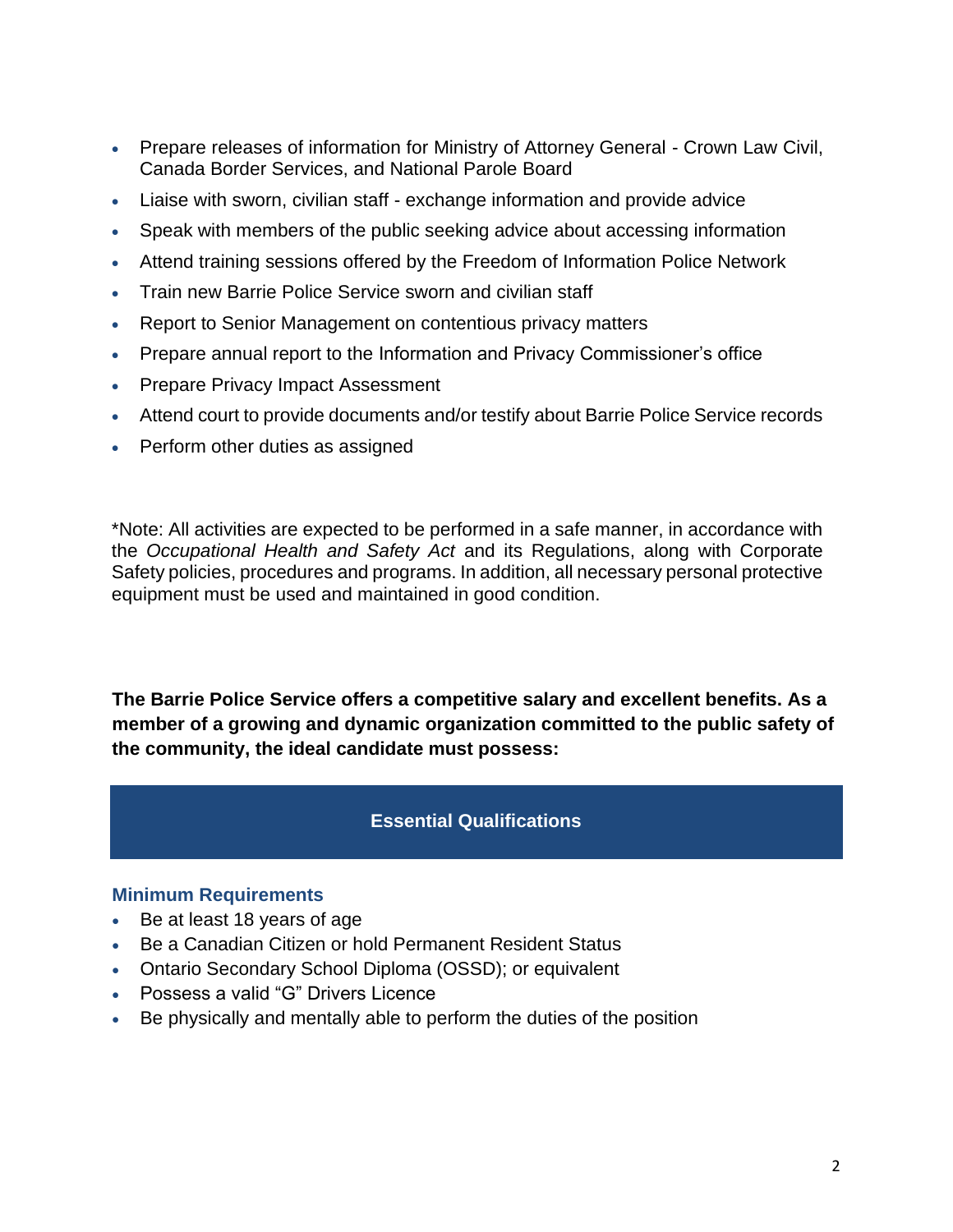### **Education**

- Post-Secondary education in one of the areas listed or similar field:
	- o Paralegal Program
	- o Law Program
	- o Public Administration

### **Experience**

- Five (5) year's experience in a policing environment with meaningful exposure to police procedures, records, and Acts relating to the disclosure of police information
- Certification as an Information Privacy Professional (CIPP/C and/or CIPM) is an asset
- Experience providing service to internal or external clients / general public, via telephone or in person

## • **Desired Knowledge, Skills and Abilities**

- Working knowledge of MS Office, Niche, CPIC and general databases
- Strong data entry skills; typing with speed (60 w.p.m.) and accuracy
- Proficient in office procedures, methods, routines, and specialized equipment including, but not limited to computers, scanners, copy machine
- Demonstrated working knowledge of the Municipal Freedom of Information and Protection of Privacy Act
- Knowledge of Criminal Code of Canada, CDSA, YCJA, Ten Codes, Caution Codes, Provincial Acts, City of Barrie By-laws, and Statistic Canada Regulations
- Established working knowledge of privacy and access matters
- Proven report writing skills
- Read and interpret procedures and policies
- Shows evidence of clear analytical thinking
- Strong organizational and time management skills, with the ability to prioritize
- Ability to read and interpret policies and procedures
- Exceptional communication and interpersonal skills
- Demonstrated high level of work accountability and personal effectiveness
- Proven ability to interact diplomatically, tactfully, and confidentially with all levels of the Service and members of the public, establishing and maintaining effective working relationships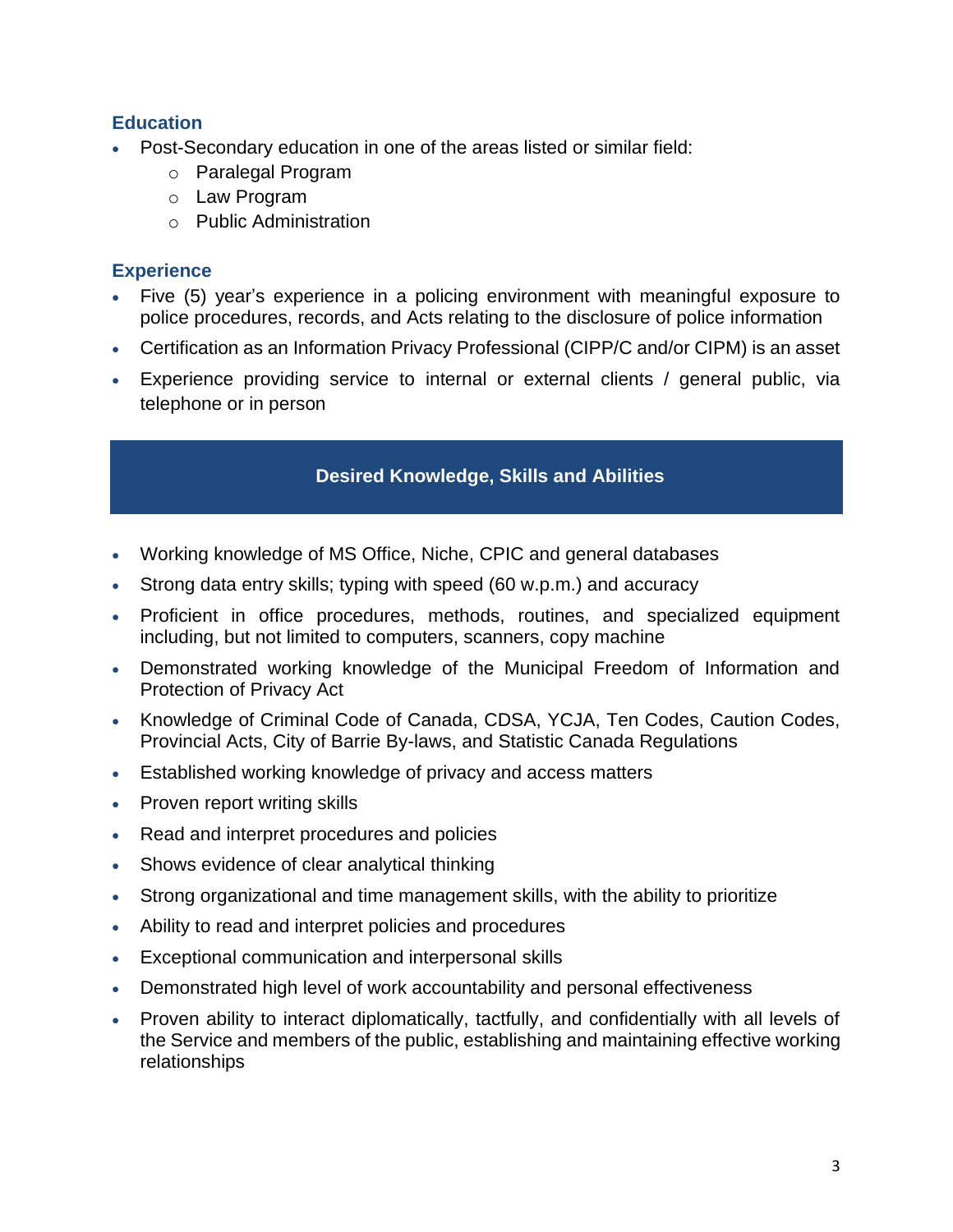• Strong customer service skills required to anticipate, understand, and respond to the needs of internal and external clients to meet or exceed their expectations in accordance with the Barrie Police Service Vision, Mission and Values

### **Working Conditions**

- Regular work in a restricted, indoor office area; sitting for up to eight (8) hours, keyboarding, responding to and initiating emails/requests, maintaining focus while typing with both speed and accuracy.
- Maintain above average time management skills to meet multiple deadlines.
- High concentration demands required to prepare, review and check and/or process documents and databases which are comprised of confidential data that may be consolidated into reports to be used internally and externally.
- Managing conflicting and competing priorities that require frequent multi-tasking to meet conflicting deadlines or to accommodate immediate action requests throughout the day.

|                              | <b>How to Apply</b> |  |
|------------------------------|---------------------|--|
| Posting Date: March 4, 2022  |                     |  |
| Closing Date: March 18, 2022 |                     |  |

All interested **INTERNAL** candidates currently covered by the terms and conditions of the Barrie Police Service, Civilian Working Agreement, shall submit their cover letter and resume, outlining all education, training, and work experience to Sandra Moore, Administrative Assistant #9019 Human Resources and Employment Unit, on or before 1500 on the closing date.

**EXTERNAL** candidates, please submit a **COMPLETE** application package including a Civilian Application Form, Civilian Authorization for Release of Information Waiver, Cover Letter, and Resume, outlining education, training, and experience to support the essential qualifications and knowledge, skills, and abilities of the position prior to 1500 on the closing date.

Forms and Waivers may be found at [www.barriepolice.ca](http://www.barriepolice.ca/) under the Join Our Team tab →Civilian Employment →Application Process.